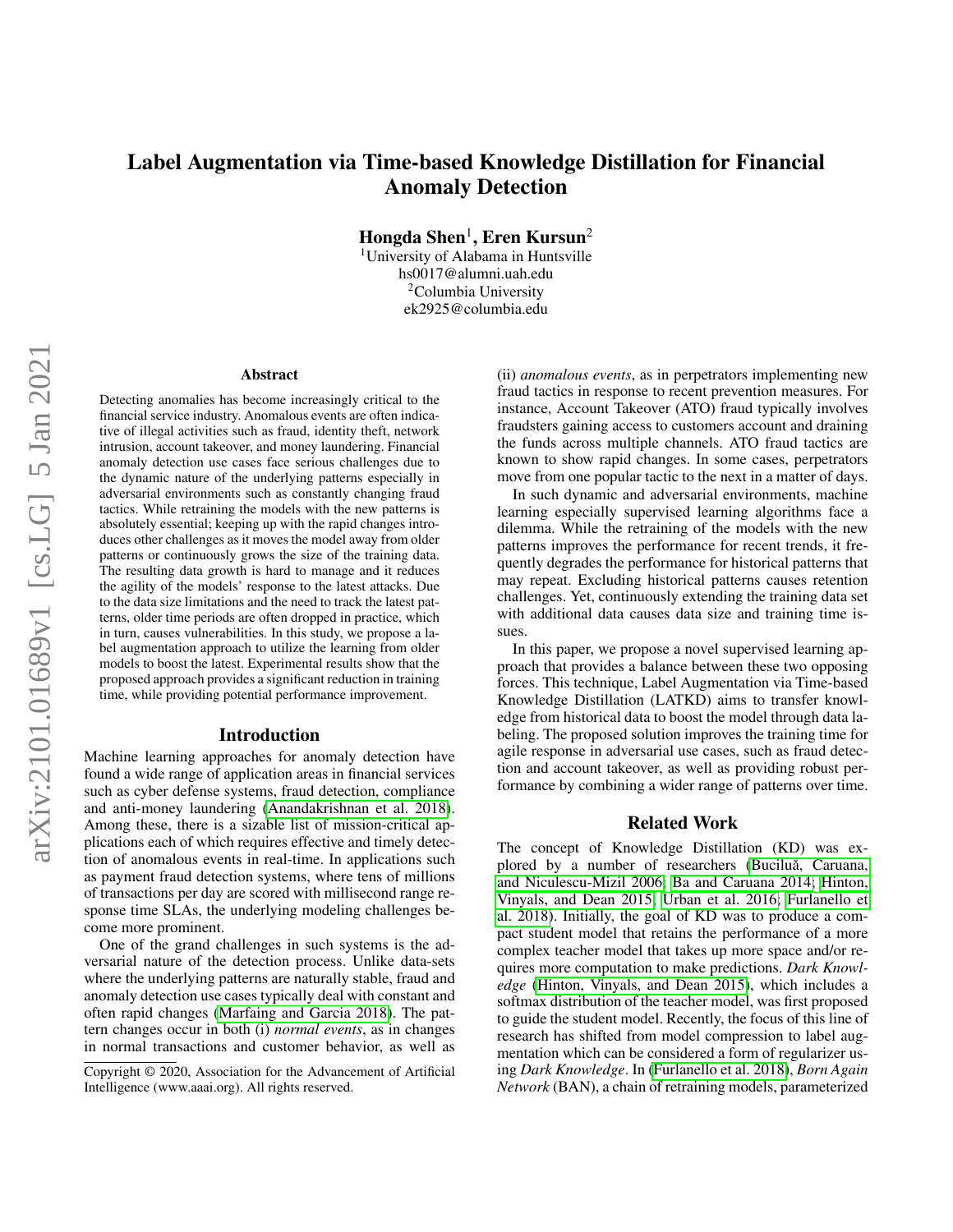identically to their teachers, was proposed. The final ensemble of all trained models can outperform their teacher network significantly on computer vision and NLP tasks. Additionally, [\(Furlanello et al. 2018\)](#page-3-6) investigated the importance of each term to quantify the contribution of dark knowledge to the success of KD. Following this direction of research, self distillation has emerged as a new technique to improve the classification performance of the teacher model rather than merely mitigating computational or deployment burden. Label refinery [\(Bagherinezhad et al. 2018\)](#page-3-7) iteratively updates the ground truth labels after cropping the entire image dataset and generates a set of informative, collective, and dynamic labels from which one can learn a more robust model. In another related study, [\(Romero et al. 2014\)](#page-3-8) aimed to compress models by approximating the mapping between hidden layers of the teacher and the student models, using linear projection layers to train relatively narrower students.

In this study, we propose a label augmentation approach that incorporates *Dark Knowledge* from previously trained models, which have been trained with different time ranges to augment the labels of the latest dataset. This new knowledge enables the transfer of learning from historical patterns extracted by experienced *experts*. With the assistance of their expertise, the new model sees performance improvement without having the historical data-sets in its training. This enables more effective detection of anomalous events, and streamlines model retraining and deployment.

## LATKD: Label Augmentation via Time-based Knowledge Distillation

Consider the classical classification setting with a sequence of training datasets corresponding to  $N$  different time frames consisting feature vectors:  $X_t$  and labels  $Y_t$  where  $t = 0, 1, ...N$ . For traditional supervised learning algorithms, a model is trained on  $\{X_{\leq t}, Y_{\leq t}\}\$  for each time frame. Naturally, the size of  $\{X_{\leq t}, Y_{\leq t}\}\$  increases as time passes. LATKD leverages the outputs generated by previously trained models  $M_{\leq t}$  prior to each time frame t instead of including historical data in the training directly. These outputs are used to augment labels of the latest dataset and construct a regularizer to the conventional loss function. For time frame t, the training dataset will be  $\{X_t, Y_t\}$  only and the loss function to optimize in the training becomes:

<span id="page-1-0"></span>
$$
Loss_t = CE(Y_t, y_t) + \sum_{i=K}^{t-1} KL(O_{i,t}, y_t)
$$
 (1)

where  $O_{i,t}$  and  $y_t$  represents model  $M_i$  output on data  $X_t$ and model output at the current time frame, respectively. CE and KL are Cross-Entropy and Kullback–Leibler divergence. With this second term in the loss function Eq. [1,](#page-1-0) existing ground truth labels are augmented by the *experienced experts*.

As the number of models increases over time, the historical models, whose underlying training data patterns have changed provide increasingly less meaningful information on the recent anomaly patterns. Thus, including them in the training may not provide further performance gain for retraining and possibly deteriorate the performance. To reduce

the negative impact of this distribution shift, we use parameter K to determine which model to start with and truncate all the previous models prior to the current one. In this study we used an empirical approach to determine K.



<span id="page-1-1"></span>Figure 1: Architecture of Label Augmentation via Timebased Knowledge Distillation (LATKD).

Fig. [1](#page-1-1) illustrates the architecture of LATKD. For the first time frame  $t = 0$ , a model  $M_0$  is trained on dataset  $\{X_0, Y_0\}$ . Then, for each of the following time frames (depending on the specific retraining schedule), a new identical model  $M_t$  is trained from,  $O_{i,t}$  the supervision of previous models  $M_{\leq t}$  by using Eq. [1.](#page-1-0) Auxiliary labels (outputs) from the previous models are highlighted in orange in Fig. [1.](#page-1-1)

### Experimental Analysis

This section provides the experimental analysis for LATKD using an open-source anomaly detection dataset [\(IEEE](#page-3-9) [Computational Intelligence Society 2019\)](#page-3-9) based on telecommunications industry card-not-present payment transactions. As in almost all the anomaly detection problems, negative class in this data set takes a very small portion of the total transactions. For the experimental analysis, we extracted 6 months of data with the labels included. The first day of this data set is assumed to be November 1st, 2017 [\(Timeframe Analysis 2019\)](#page-3-10). The start date was used to facilitate data segmentation and does not impact the model performance. November 2017 - January 2018, was used as the training period while March - April 2018 was used as the testing period. Data, including labels from additional months, were gradually added in increments of 1 month into the training starting with November 2017 to focus on an adversarial fraud detection environment with monthly training. Table [1](#page-1-2) shows further details for each experiment period.

<span id="page-1-2"></span>Table 1: Experimental periods details.

| Period # | <b>Training Period</b> | <b>Testing Period</b> | Training # Nonfraud / # Fraud |
|----------|------------------------|-----------------------|-------------------------------|
|          | Nov.                   | Mar. $+$ Apr.         | 130937/3401                   |
| 2        | Nov. $+$ Dec.          | $Mar. + Apr.$         | 219758/7090                   |
| 3        | Nov. $+$ Dec. $+$ Jan. | $Mar. + Apr.$         | 315156/11029                  |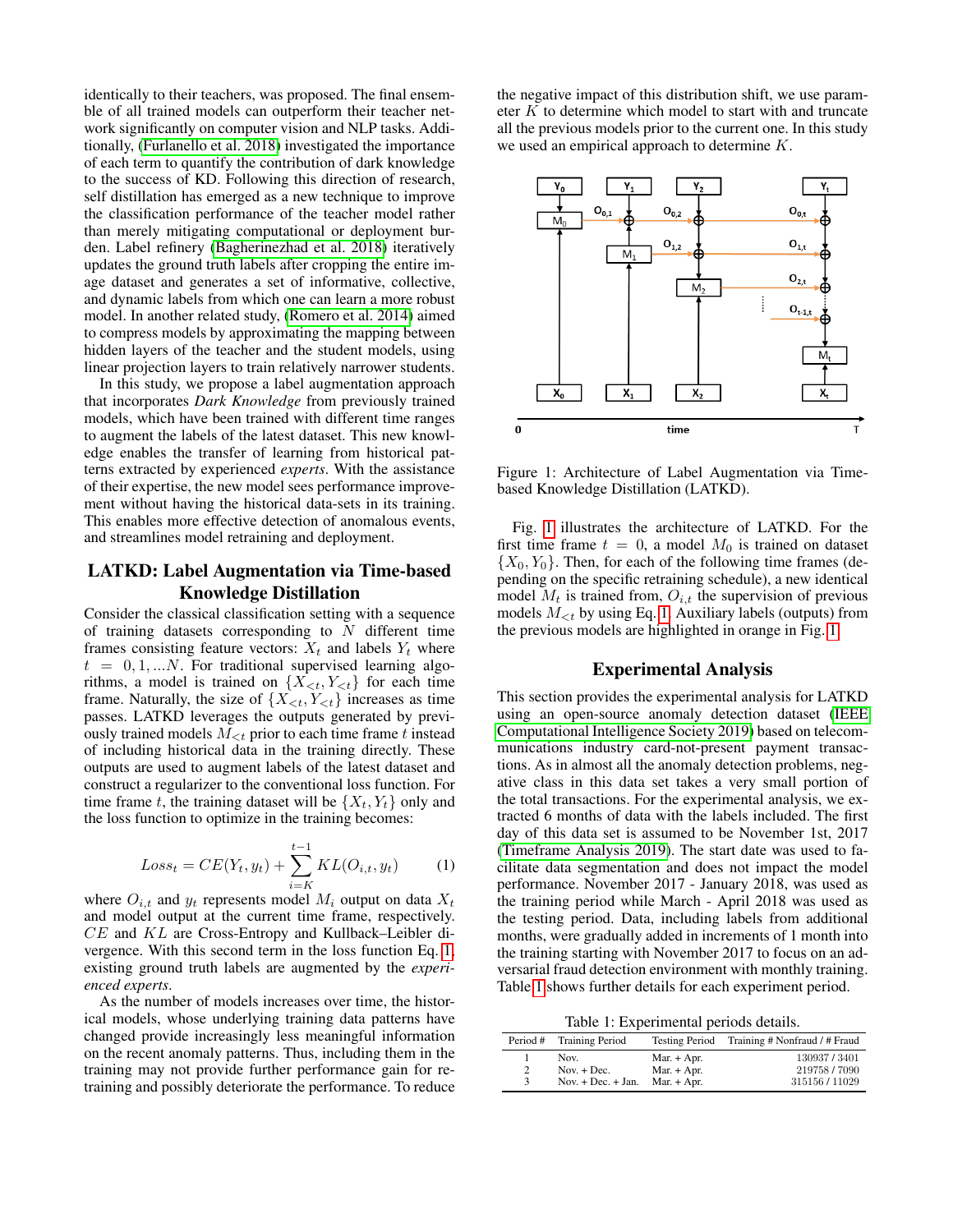We assume a 30-day delay for data labeling to account for claim submission process and labeling. Therefore, February 2018 is considered as unlabeled; hence it was not used for training. Categorical features were encoded using *onehot encoding*. *log10* transformation was used on continuous variables to limit their value ranges. Further details on feature preprocessing can be found in Table [3](#page-3-11) in the Appendix. Area Under Precision-Recall Curve (AUPRC) was selected to compare classification performance as the primary metric. AUPRC has been shown as a stronger metric for performance and class separation than Area Under Receiver Operating Curve (AUROC) in highly imbalanced binary classification problems [\(Davis and Goadrich 2006;](#page-3-12) [Saito and Rehmsmeier 2015\)](#page-3-13).

In this section, we demonstrate the effectiveness of the proposed approach and conduct a comparison between the baseline of commonly used machine learning approaches and the corresponding LATKD versions: (i) *MLP*: A Multilayer Perceptron based architecture has been trained on labeled data to serve as the baseline. Implementation details of the MLP has been provided in Table [4](#page-3-14) in Appendix (ii) *XG*: Xgboost algorithm [\(Chen and Guestrin 2016\)](#page-3-15) is a variant of Gradient Boosting Trees which has been widely used to model tabular data (from Kaggle competitions to industrial applications) due to its high efficiency and performance. Specific set of hyperparameters for this study were determined using grid search and provided in Table [5](#page-4-0) in Appendix (iii) *MLP-XG*: An ensemble of baseline Xgboost and MLP via averaging outputs of both models (iv) *MLP-XG-LATKD*: Label Augmented MLP-XG using historical ensemble models.



<span id="page-2-0"></span>Figure 2: AUPRC for MLP, XG, MLP-XG and MLP-XG-LATKD.

We use a supervised binary classification approach, where each algorithm was run 10 times for each training time period. AUPRC value for each run is collected and the average of all the 10 collected values is recorded as the final performance measure.

Fig. [2](#page-2-0) shows the AUPRC for the aforementioned methods over three experiment periods. AUPRC improvement over baseline MLP is shown in Table [2.](#page-2-1) XG outperformed MLP for Period 1 and Period 3 while MLP performed better in Pe-

Table 2: Relative AUPRC difference of experimented methods against baseline MLP.

<span id="page-2-1"></span>

| Period # | XG        | MLP-XG | MLP-XG-LATKD |
|----------|-----------|--------|--------------|
|          | 2.28%     | 3.70%  | $3.70\%$     |
| 2        | $-0.71\%$ | 0.70%  | $1.14\%$     |
| 3        | 0.35%     | 2.31%  | 6.31 $%$     |

riod 2. Furthermore, the ensemble of MLP and XG, MLP-XG, outperformed both models by 2.23% on average and up to 3.7% on AUPRC improvement against the baseline MLP. LATKD augmented MLP-XG produced the best performance for all three models. Particularly, in Period 3, by having two previous models to augment the labels, LATKD presented significantly better performance over baselines. Similar performance improvement was observed by applying LATKD on MLP and XG separately.

From the performance comparison, MLP-XG ensemble and MLP-XG-LATKD were identified as the highest performance approaches. Fig[.3](#page-2-2) shows the average runtime in seconds for MLP-XG and MLP-XG-LATKD over 10 repeated runs from November 2017 to April 2018. A machine with Intel (R) Core (TM) i7-6700HQ CPU at 2.6GHz, 16GB RAM and NVIDIA GTX 960M GPU was used for the runtime comparison. MLP was trained with cumulative time periods of data (similar to Table [1\)](#page-1-2) while the training period of LATKD only included the month itself without any historical data. An extended version of the time range up to Apr-18 was used to better illustrate the LATKD runtime advantage over the time.



<span id="page-2-2"></span>Figure 3: Average runtime comparison between MLP and MLP-LATKD.

Since LATKD enables the transfer of learning from historical data, only limited recent training period was used to train each model. As a result, the average runtime only depends on the size of the latest data set. On the other hand, traditional supervised learning techniques including both MLP and XG require all the available data in their training, which leads to super-linear increases in the training time. Blue and red bars stand for MLP-XG and MLP-XG-LATKD average training times in Fig. [3.](#page-2-2) Both methods take the same time to run at the beginning. Gradually, with more data added in MLP training, its runtime increases while runtime of MLP-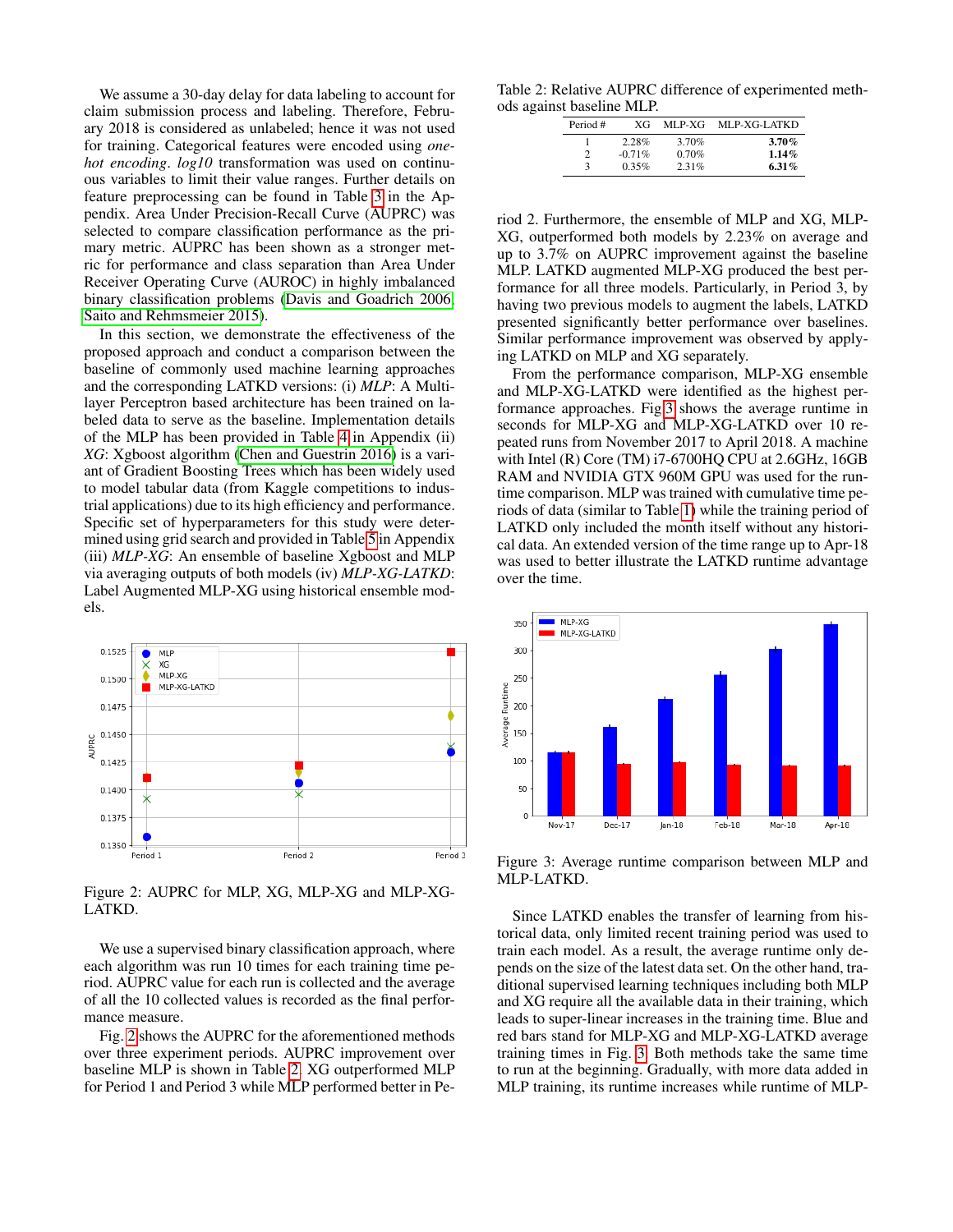XG-LATKD remains approximately the same. MLP-XG-LATKD provides lower runtimes consistently over Dec-17 through Apr-18. Over the 6 months experimentation period, the average runtime was reduced by 58.5% with up to 3.8x improvement in Apr-18. It is important to note that the training runtime advantage of LATKD shown in this experiment translates to significantly higher numbers in real-life implementations with larger data sets, further yielding reduced runtime, and resources. This, in turn, yields improved training time, computational cost and agility of responses in adversarial environments. LATKD provides the opportunity to boost the performance of the individual models as well as the ensembled models.

## **Conclusions**

In this study, we propose, LATKD, a label augmentation algorithm for financial anomaly detection applications. LATKD provides a way to boost the model performance by incorporating a wider range of patterns including older and newer patterns without unmanageably increasing the data set size, while maintaining a robust performance. In adversarial and time-critical use cases such as cyber defense, account takeover fraud this provides significantly higher agility and a more effective response to attacks.

#### References

- <span id="page-3-0"></span>[Anandakrishnan et al. 2018] Anandakrishnan, A.; Kumar, S.; Statnikov, A.; Faruquie, T.; and Xu, D. 2018. Anomaly detection in finance: Editors' introduction. In *Proceedings of the KDD 2017: Workshop on Anomaly Detection in Finance*, volume 71 of *Proceedings of Machine Learning Research*, 1–7. PMLR.
- <span id="page-3-3"></span>[Ba and Caruana 2014] Ba, J., and Caruana, R. 2014. Do Deep Nets Really Need to be Deep? In *Advances in Neural Information Processing Systems 27*. 2654–2662.
- <span id="page-3-7"></span>[Bagherinezhad et al. 2018] Bagherinezhad, H.; Horton, M.; Rastegari, M.; and Farhadi, A. 2018. Label Refinery: Improving ImageNet Classification through Label Progression. *CoRR* abs/1805.02641.
- <span id="page-3-2"></span>[Buciluǎ, Caruana, and Niculescu-Mizil 2006] Buciluǎ, C.; Caruana, R.; and Niculescu-Mizil, A. 2006. Model Compression. In *Proceedings of the 12th ACM SIGKDD International Conference on Knowledge Discovery and Data Mining*, KDD '06, 535–541.
- <span id="page-3-15"></span>[Chen and Guestrin 2016] Chen, T., and Guestrin, C. 2016. XGBoost: A Scalable Tree Boosting System. *CoRR* abs/1603.02754.
- <span id="page-3-12"></span>[Davis and Goadrich 2006] Davis, J., and Goadrich, M. 2006. The Relationship Between Precision-Recall and ROC Curves. In *Proceedings of the 23rd International Conference on Machine Learning*, ICML '06.
- <span id="page-3-6"></span>[Furlanello et al. 2018] Furlanello, T.; Lipton, Z. C.; Tschannen, M.; Itti, L.; and Anandkumar, A. 2018. Born Again Neural Networks. *CoRR* abs/1805.04770.
- <span id="page-3-4"></span>[Hinton, Vinyals, and Dean 2015] Hinton, G.; Vinyals, O.; and Dean, J. 2015. Distilling the Knowledge in a Neural Network. *CoRR* abs/1503.02531.
- <span id="page-3-9"></span>[IEEE Computational Intelligence Society 2019] IEEE Computational Intelligence Society. 2019. Fraud Detection Competition. https://www.kaggle.com/c/ieee-fraudhttps://www.kaggle.com/c/ieee-fraud[detection.](https://www.kaggle.com/c/ieee-fraud-detection)
- <span id="page-3-1"></span>[Marfaing and Garcia 2018] Marfaing, C., and Garcia, A. 2018. Computer-assisted fraud detection, from active learning to reward maximization. *CoRR* abs/1811.08212.
- <span id="page-3-8"></span>[Romero et al. 2014] Romero, A.; Ballas, N.; Kahou, S. E.; Chassang, A.; Gatta, C.; and Bengio, Y. 2014. FitNets: Hints for Thin Deep Nets. *CoRR* abs/1412.6550.
- <span id="page-3-13"></span>[Saito and Rehmsmeier 2015] Saito, T., and Rehmsmeier, M. 2015. The Precision-Recall Plot Is More Informative than the ROC Plot When Evaluating Binary Classifiers on Imbalanced Datasets. *PLOS ONE* 10.
- <span id="page-3-10"></span>[Timeframe Analysis 2019] Timeframe Analysis. 2019. Timeframe analysis. [https://www.kaggle.com/terrypham/](https://www.kaggle.com/terrypham/transactiondt-timeframe-deduction) [transactiondt-timeframe-deduction.](https://www.kaggle.com/terrypham/transactiondt-timeframe-deduction)
- <span id="page-3-5"></span>[Urban et al. 2016] Urban, G.; Geras, K.; Kahou, S. E.; Aslan, Ö.; Wang, S.; Caruana, R.; rahman Mohamed, A.; Philipose, M.; and Richardson, M. 2016. Do Deep Convolutional Nets Really Need to be Deep (Or Even Convolutional)? *ArXiv* abs/1603.05691.

### <span id="page-3-11"></span>Appendix

Table 3: Dataset Preprocessing Details

| Raw feature    | Type        | Encoding | Null value | <b>Notes</b>                  |
|----------------|-------------|----------|------------|-------------------------------|
| TransactionAmt | Continuous  | log10()  |            | ۰                             |
| dist1          | Continuous  | log10()  | $-0.001$   | ۰                             |
| dist2          | Continuous  | log10()  | $-0.001$   | ۰                             |
| ProductCD      | Categorical | One hot  | ۰          |                               |
| card4          | Categorical | One hot  | <b>NA</b>  | ۰                             |
| card6          | Categorical | One hot  | <b>NA</b>  | ۰                             |
| $M1-M9$        | Categorical | One hot  | <b>NA</b>  | ۰                             |
| device_name    | Categorical | One hot  | <b>NA</b>  | "Others" if frequency $< 200$ |
| OS             | Categorical | One hot  | <b>NA</b>  | ۰                             |
| <b>Browser</b> | Categorical | One hot  | <b>NA</b>  | "Others" if frequency $< 200$ |
| DeviceType     | Categorical | One hot  | <b>NA</b>  |                               |

<span id="page-3-14"></span>Table 4: Multi-layer Perceptron Architecture

| Layer                     | # Neurons | <b>Activation function</b> | Parameter          |
|---------------------------|-----------|----------------------------|--------------------|
| Dense                     | 400       | <b>RELU</b>                |                    |
| <b>BatchNormalization</b> |           |                            |                    |
| Dropout                   |           |                            | $keep\_prob = 0.5$ |
| Dense                     | 400       | <b>RELU</b>                |                    |
| Dropout                   |           |                            | $keep\_prob = 0.5$ |
| Dense (Output)            | 2         | Softmax                    |                    |
| learning rate             |           |                            | 0.01               |
| Batch size                |           |                            | 512                |